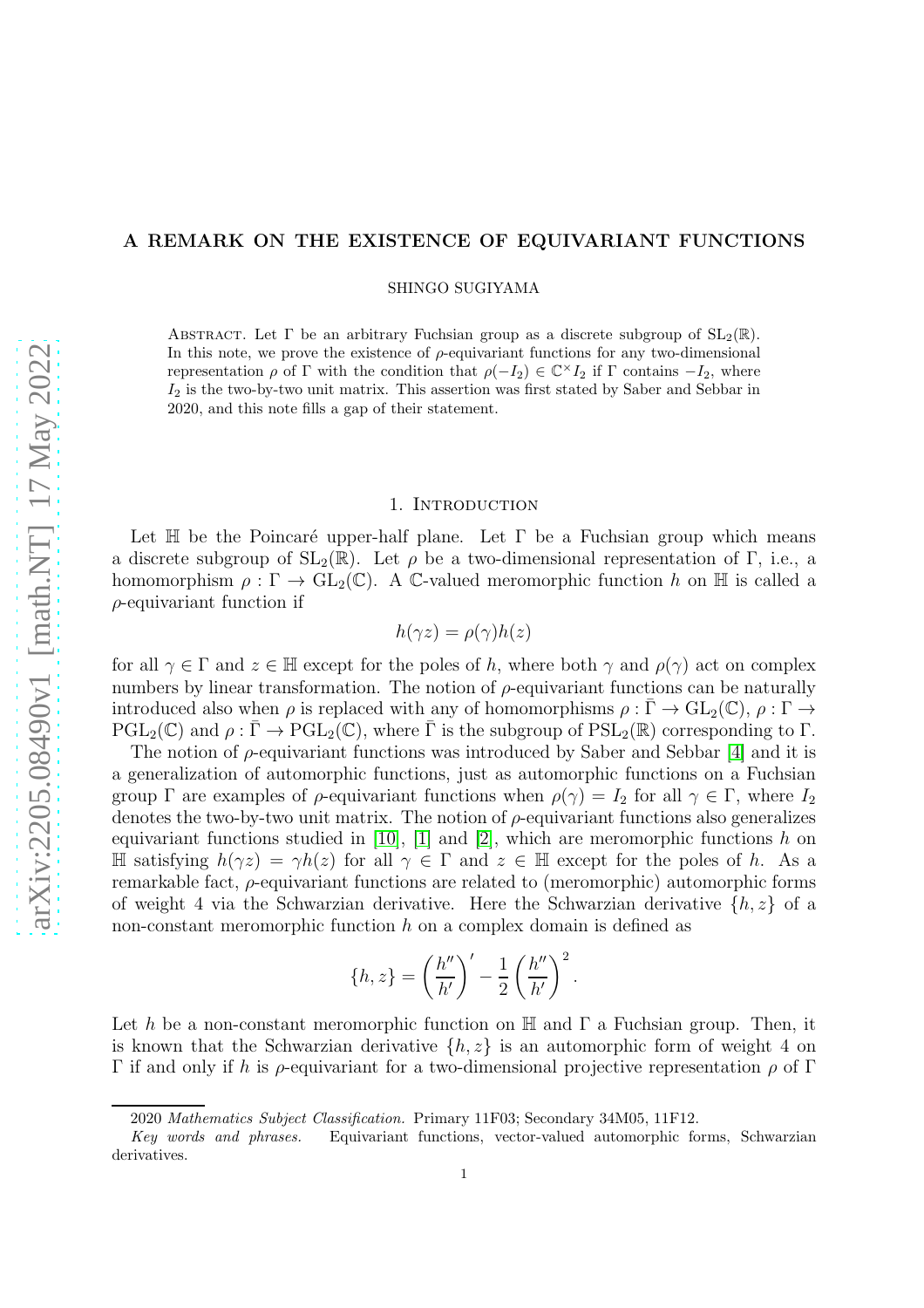[\[9,](#page-6-2) Proposition 3.[1](#page-1-0)]<sup>1</sup>. A  $\rho$ -equivariant function has been studied in the view point of the Schwarzian derivative and automorphic Schwarzian equations (see [\[9\]](#page-6-2), [\[6\]](#page-6-3), [\[7\]](#page-6-4) and [\[8\]](#page-6-5)).

In this note, we discuss the problem on the existence of  $\rho$ -equivariant functions for any two-dimensional representation  $\rho$  of any Fuchsian group. Our result on the existence of  $\rho$ -equivariant functions is stated as follows.

<span id="page-1-1"></span>**Theorem 1.1.** Let  $\Gamma$  be a Fuchsian group in  $SL_2(\mathbb{R})$  and let  $\rho : \Gamma \to GL_2(\mathbb{C})$  be a twodimensional representation of  $\Gamma$  such that  $\rho(-I_2) \in \mathbb{C}^{\times} I_2$  if  $-I_2 \in \Gamma$ . Then there exists a ρ-equivariant function.

Remark that the condition  $\rho(-I_2) \in \mathbb{C}^\times I_2$  is natural as we see  $h(z) = h(-I_2z) =$  $\rho(-I_2)h(z)$  for any non-constant  $\rho$ -equivariant functions h, from which  $\rho(-I_2) \in \mathbb{C}^{\times}I_2$ holds. We also note that the condition  $\rho(-I_2) \in \mathbb{C}^{\times} I_2$  immediately leads us to  $\rho(-I_2) =$  $\pm I_2$ .

A special case of Theorem [1.1](#page-1-1) was given as [\[5,](#page-6-6) Theorem 7.2], where  $\rho(-I_2) = I_2$ was imposed<sup>[2](#page-1-2)</sup> when  $-I_2 \in \Gamma$ . The assumption  $\rho(-I_2) = I_2$  was essentially used in [\[5,](#page-6-6) Theorem 7.2 since  $\rho$ -equivariant functions in [\[5\]](#page-6-6) were constructed by non-zero  $\mathbb{C}^2$ -valued automorphic forms of weight 0 with multiplier system  $\rho$ , where we note that the weight 0 condition gives us  $\rho(-I_2) = I_2$ .

The result [\[5,](#page-6-6) Theorem 7.2] was used for  $\Gamma = SL_2(\mathbb{Z})$  in [\[9,](#page-6-2) p.1626], where the authors of [\[9\]](#page-6-2) stated that any projective representation  $\bar{\rho}$  :  $PSL_2(\mathbb{Z}) \to PGL_2(\mathbb{C})$  becomes a lift induced from a representation  $\rho : SL_2(\mathbb{Z}) \to GL_2(\mathbb{C})$  and that this follows from the existence of a  $\bar{\rho}$ -equivariant function. However, the existence of  $\bar{\rho}$ -equivariant functions does not follow from [\[5,](#page-6-6) Theorem 7.2] since  $\bar{\rho}$  is a projective representation but not a representation and their argument works only for any representations  $\rho : \text{PSL}_2(\mathbb{Z}) \to$  $GL_2(\mathbb{C})$  but not for projective representations  $\overline{\rho}: PSL_2(\mathbb{Z}) \to PGL_2(\mathbb{C})$ . The confusion of usual representations and projective representations causes such a misunderstanding.

Besides, it was stated in [\[7,](#page-6-4) p.554] that  $\rho$ -equivariant functions always exist for any Fuchsian group  $\Gamma$  in  $SL_2(\mathbb{R})$  and any two-dimensional projective representation  $\rho : \Gamma \to$ PGL<sub>2</sub>(C) of Γ. This statement does not follow from [\[5,](#page-6-6) Theorem 7.2] since  $\rho$  is not a representation of  $\Gamma$  as explained above.

Contrary to the previous result [\[5,](#page-6-6) Theorem 7.2] where  $\rho(-I_2) = I_2$  was imposed when  $-I_2 \in \Gamma$ , Theorem [1.1](#page-1-1) holds for all representations  $\rho : \Gamma \to GL_2(\mathbb{C})$  even when  $\rho(-I_2) = -I_2$ . In [\[6,](#page-6-3) §2], it was stated that  $\rho$ -equivariant functions always exist for any Fuchsian group  $\Gamma$  in  $SL_2(\mathbb{R})$  and any two-dimensional representation  $\rho : \Gamma \to GL_2(\mathbb{C})$  of Γ. Theorem [1.1](#page-1-1) justifies this statement.

The key to the proof of Theorem [1.1](#page-1-1) is Proposition [2.4,](#page-5-2) which asserts the existence of a character  $\chi : \Gamma \to \mathbb{C}^\times$  of a Fuchsian group  $\Gamma$  such that  $\chi(-I_2) = -1$  when  $\Gamma$  contains  $-I_2$ . For proving Proposition [2.4,](#page-5-2) we correct the main result of [\[4\]](#page-6-0) as Propositions [2.1](#page-2-0) and [2.2.](#page-2-1)

<sup>&</sup>lt;sup>1</sup>In [\[9,](#page-6-2) Proposition 3.1], h should be non-constant. Moreover,  $\rho$  should be a projective representation from  $\Gamma$  to  $\mathrm{PGL}_2(\mathbb{C})$ .

<span id="page-1-2"></span><span id="page-1-0"></span><sup>&</sup>lt;sup>2</sup>Remark that  $\Gamma$  in [\[5\]](#page-6-6) is a subgroup of  $PSL_2(\mathbb{R})$  but not of  $SL_2(\mathbb{R})$ .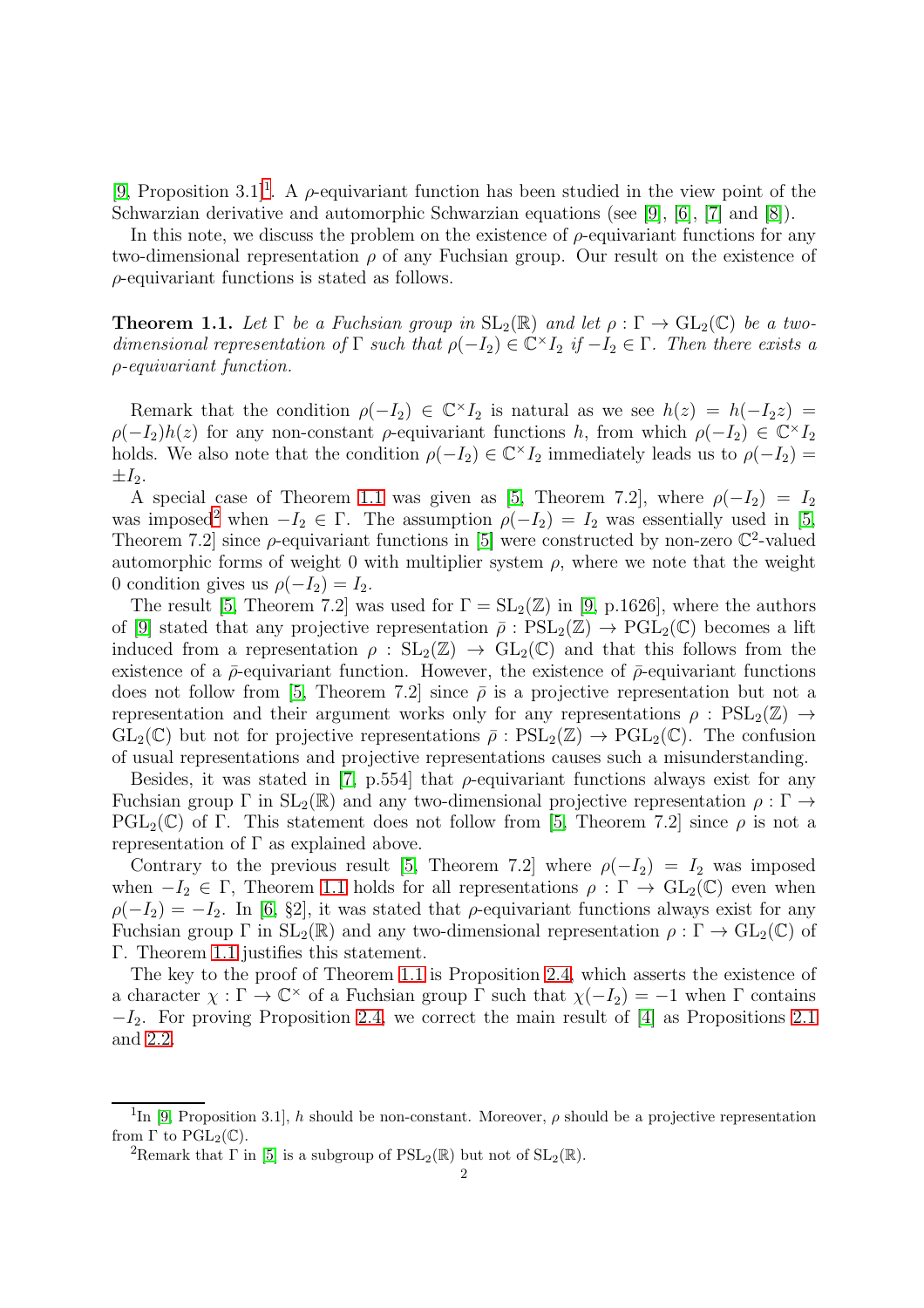# 2. Proof of Theorem

From now on, for a two-dimensional representation  $\rho$  of a Fuchsian group  $\Gamma$ , let  $\bar{\rho}: \Gamma \to$  $PGL_2(\mathbb{C})$  be the projective representation of Γ induced from  $\rho$ . Note that the symbol  $\bar{\rho}$ is different from that in the introduction and [\[9,](#page-6-2) §4].

For  $k \in \mathbb{Z}$  and a two-dimensional representation  $\rho : \Gamma \to \text{GL}_2(\mathbb{C})$  of  $\Gamma$ , we say a  $\mathbb{C}^2$ valued meromorphic function F on  $\mathbb H$  to be a  $\mathbb C^2$ -valued automorphic form of weight k and multiplier system  $\rho$  if F satisfies

$$
F(\gamma z) = (cz + d)^k \rho(\gamma) F(z)
$$

for all  $\gamma = \begin{bmatrix} a & b \\ c & d \end{bmatrix} \in \Gamma$  and all  $z \in \mathbb{H}$  except for the poles of F. We do not impose conditions at the cusps of  $\Gamma$  as in [\[9,](#page-6-2) §2]. If a  $\mathbb{C}^2$ -valued automorphic form  $F = \begin{pmatrix} f_1 \\ f_2 \end{pmatrix}$  of weight k and multiplier system  $\rho$  satisfies  $f_2 \neq 0$ , then we can check that  $\frac{f_1}{f_2}$  is a  $\rho$ -equivariant function.

By using the Schwarzian derivative, Saber and Sebbar [\[4,](#page-6-0) Theorem 4.4] proved that, for any two-dimensional representation  $\rho$  of a Fuchsian group  $\Gamma$  and any  $\rho$ -equivariant function h, there exists a  $\mathbb{C}^2$ -valued automorphic form  $F = \begin{pmatrix} f_1 \\ f_2 \end{pmatrix}$  of weight  $-1$  and multiplier system  $\rho$  such that  $h = \frac{f_1}{f_2}$  $\frac{f_1}{f_2}$ . This statement causes a contradiction when  $\rho(-I_2) = I_2$  since there exists no non-zero  $\mathbb{C}^2$ -valued automorphic forms of weight  $-1$  and multiplier system  $\rho$  in that case.

Furthermore, h in [\[4,](#page-6-0) Theorem 4.4] should be non-constant since the Schwarzian derivative of h is used in the proof. If h is a constant function, then the constant is a solution to the equations  $cX^2 + (d - a)X - b = 0$  for all  $\begin{bmatrix} a & b \\ c & d \end{bmatrix} \in \text{Im}\rho$ . This situation can happen when  $\text{Im}\rho \subset \{\pm \delta^n \mid n \in \mathbb{Z}\}\$  for some  $\delta \in GL_2(\mathbb{C})$ , etc. We correct [\[4,](#page-6-0) Theorem 4.4] as follows.

<span id="page-2-0"></span>**Proposition 2.1.** Let  $\rho : \Gamma \to GL_2(\mathbb{C})$  be a two-dimensional representation of a Fuchsian group  $\Gamma$ . For any non-constant  $\rho$ -equivariant function h, there exists a representation  $\rho':\Gamma\to\mathrm{GL}_2(\mathbb{C})$  and a  $\mathbb{C}^2$ -valued automorphic form  $F=(\begin{smallmatrix}f_1\f_2\end{smallmatrix})$  of weight  $-1$  and multiplier system  $\rho'$  such that  $f_2 \neq 0$  and  $h = \frac{f_1}{f_2}$  $\frac{f_1}{f_2}$ . In particular, we have  $\overline{\rho} = \overline{\rho'}$ .

For the proof of Proposition [2.1,](#page-2-0) we correct [\[4,](#page-6-0) Theorem 3.3] on the existence of global solutions to a certain differential equation  $y'' + \frac{1}{2}$  $\frac{1}{2}gy = 0$  on a complex domain as follows.

<span id="page-2-1"></span>**Proposition 2.2.** Let h be a non-constant meromorphic function on a domain  $D$  in  $\mathbb{C}$ . Assume that  $g(z) := \{h, z\}$  is holomorphic on D. Then,  $y'' + \frac{1}{2}$  $\frac{1}{2}gy = 0$  has two linearly independent holomorphic solutions on D.

*Proof.* The assertion is well-known when D is simply connected. In what follows, D is a general domain in C. In the proof of [\[4,](#page-6-0) Theorem 3.3], the patching of local solutions  $(K_i, L_i)$  on  $U_i$  is not justified since the equality  $\alpha_i \alpha_j^{-1} = \alpha_W$  is not true. This equality should be  $\alpha_i \alpha_j^{-1} = \lambda_{ij} \alpha_W$  for some  $\lambda_{ij} \in \mathbb{C}^\times$ . Thus (3.2) in [\[4,](#page-6-0) Theorem 3.3] is not proved there.

Instead of correcting the argument in [\[4,](#page-6-0) Theorem 3.3], we refer to [\[9,](#page-6-2) Theorem 3.3 (2)] on the explicit formula of two linearly independent solutions on H. However, the proof of [\[9,](#page-6-2) Theorem 3.3 (2)] should be also corrected since the meromorphy of  $\sqrt{h'}$  is not proved by merely taking the principal branch of the square root. We correct the proof of [\[9,](#page-6-2) Theorem 3.3 (2)] as follows, generalizing  $\mathbb H$  to a general domain D.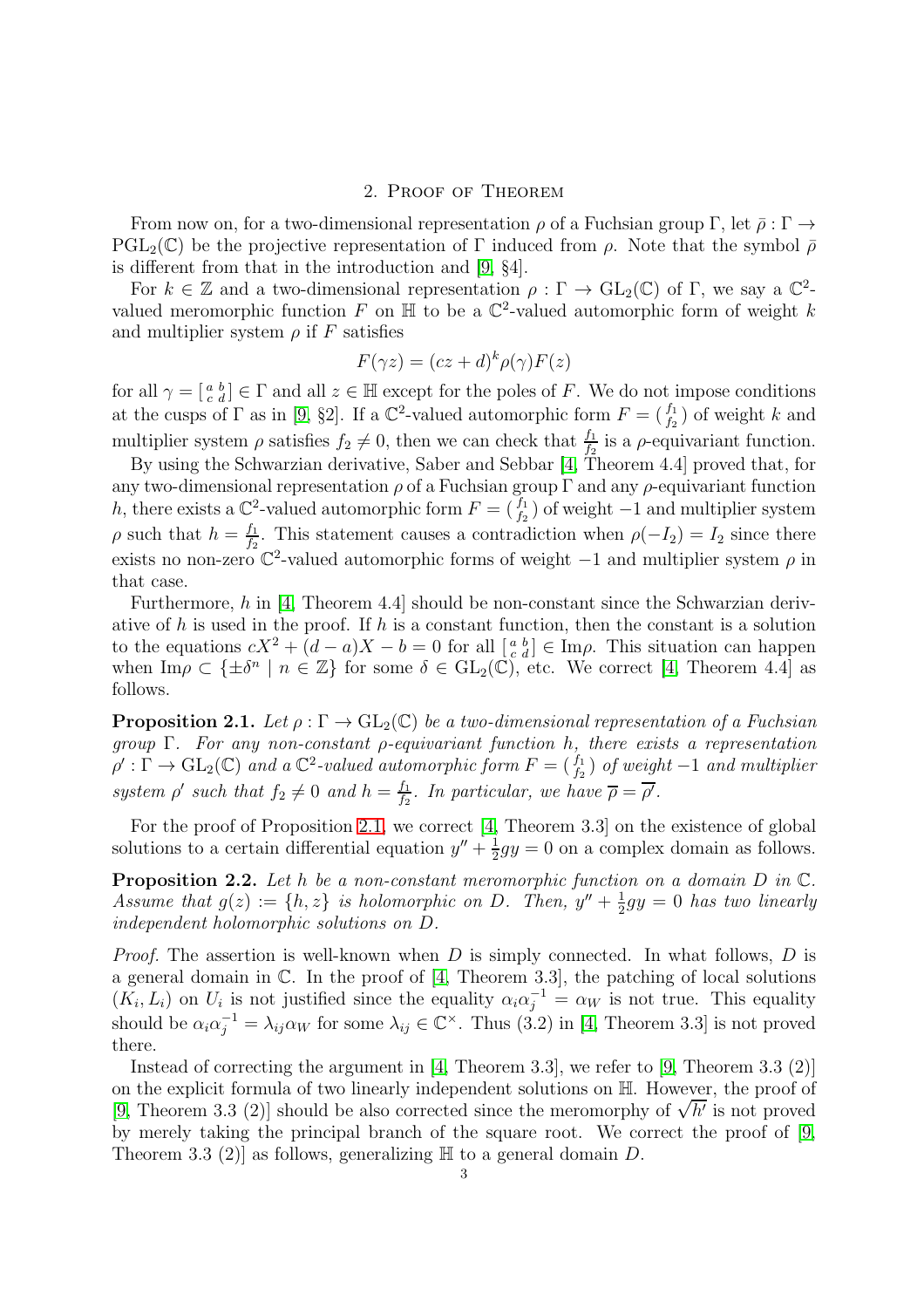First we prove that h' is non-vanishing everywhere on D. If  $h'(z_0) = 0$  holds at some  $z_0 \in D$ , then  $\{h, z\}$  has a double pole at  $z_0$ . Indeed, if we put  $h'(z) = (z - z_0)^n p(z)$  for a function p with  $p(z_0) \neq 0$  and  $n \geq 1$ , we have

$$
\{h,z\} = -\frac{n(n+2)}{2(z-z_0)^2} - \frac{np'(z)}{(z-z_0)p(z)} + \frac{2p(z)p''(z) - 3p'(z)^2}{2p(z)^2}
$$

by a direct computation (cf. [\[11,](#page-6-7) p.38–39]). This contradicts the holomorphy of  $\{h, z\}$ .

Next we prove that every point in D is a regular point or a simple pole of h. If  $z_0 \in D$ is a pole of h of order  $n \ge 2$ , then  $\{h, z\}$  has a double pole at  $z_0$ . Indeed, if we put  $h(z) = \frac{p(z)}{(z-z_0)^n}$  for a function p with  $p(z_0) \neq 0$ , we have

<span id="page-3-0"></span>
$$
(2.1) \qquad \{h,z\} = \frac{p'''(z)(z-z_0) - 3np''(z)}{p'(z)(z-z_0) - np(z)} - \frac{3}{2} \left(\frac{p''(z)(z-z_0) - 2np'(z)}{p'(z)(z-z_0) - np(z)}\right)^2 + \frac{3n(n+1)\{p'(z)^2 - p(z)p''(z)\}}{\{p'(z)(z-z_0) - np(z)\}^2} + \frac{2n(n+1)(n-1)p(z)p'(z)}{\{p'(z)(z-z_0) - np(z)\}^2} \frac{1}{z-z_0} - \frac{n^2(n+1)(n-1)p(z)^2}{2\{p'(z)(z-z_0) - np(z)\}^2} \frac{1}{(z-z_0)^2}
$$

by a direct computation (cf. [\[11,](#page-6-7) p.39–41]). Hence  $z_0$  is a double pole of  $\{h, z\}$ , which contradicts the holomorphy of  $\{h, z\}$ . We remark that h may have a simple pole since  $\{h, z\}$  is holomorphic at  $z_0$  when  $n = 1$  by the expression [\(2.1\)](#page-3-0).

For introducing a substitute of  $\sqrt{h'}$ , we use [\[11,](#page-6-7) Lemma 3.7]. We show the argument in [\[11,](#page-6-7) Lemma 3.7] as below since [\[11\]](#page-6-7) is a survey of [\[9\]](#page-6-2) written in Japanese and will be never published. Fix a regular point  $z_0 \in D$  of h (or equivalently, of  $\hat{h}'$ ) and define a function G by

$$
G(z):=\sqrt{h'(z_0)}\exp\left(\frac{1}{2}\int_{L_z}\frac{h''(\zeta)}{h'(\zeta)}d\zeta\right)
$$

for  $z \in D - P_h$ , where  $D - P_h$  is the complement of the set  $P_h$  of the poles of  $h, \sqrt{h'(z_0)}$ is a fixed square root of  $h'(z_0)$ , and  $L_z$  is a fixed Jordan curve from  $z_0$  to z not passing through the poles of h. Then  $G(z)$  is independent of the choice of  $L_z$  and we have  $G^2 = h'$ . Moreover, G is a meromorphic function on  $D$  which is regular at every regular point of  $h$ , and every pole of h is a simple pole of G. Indeed, when  $L'$  $z_{z}$  is another Jordan curve with the same property as  $L_z$ , then the argument principle gives us

$$
\int_{L_z} \frac{h''(\zeta)}{h'(\zeta)} d\zeta - \int_{L'_z} \frac{h''(\zeta)}{h'(\zeta)} d\zeta = \pm 2\pi \sqrt{-1} \sum_a \text{Res}_{\zeta=a} \frac{h''(\zeta)}{h'(\zeta)} = \pm 2\pi \sqrt{-1} \sum_a (-2),
$$

where a runs over all poles of h' in the bounded domain whose boundary is  $L_z \cup L'_z$ . z Here we use  $\text{Res}_{\zeta=a} \frac{h''(\zeta)}{h'(\zeta)} = -2$  since any singular point of h' is its double pole. By the calculation above,  $\int_{L_z}$  $\tilde{h}''(\zeta)$  $\frac{\partial h''(\zeta)}{h'(\zeta)}d\zeta$  is determined by z up to  $4\pi\sqrt{-1}\mathbb{Z}$ . This shows that  $G(z)$ is well-defined and a holomorphic function on  $D - P_h$ . If we set  $\varphi = G^2$ , we can check  $\varphi(z_0) = h'(z_0)$  and  $\varphi' = 2G\dot{G}' = \varphi\frac{h''}{h'}$  $\frac{h''}{h'}$ . Hence we obtain  $\varphi = h'$ , i.e.,  $G^2 = h'$ . When  $a \in P_h$ , then a is a double pole of h' and hence  $(z-a)^2 G(z)^2 = (z-a)^2 h'(z)$  is holomorphic at a, which implies that a is a simple pole of  $G$ . By the consideration so far, the proof of all desired properties of G is completed.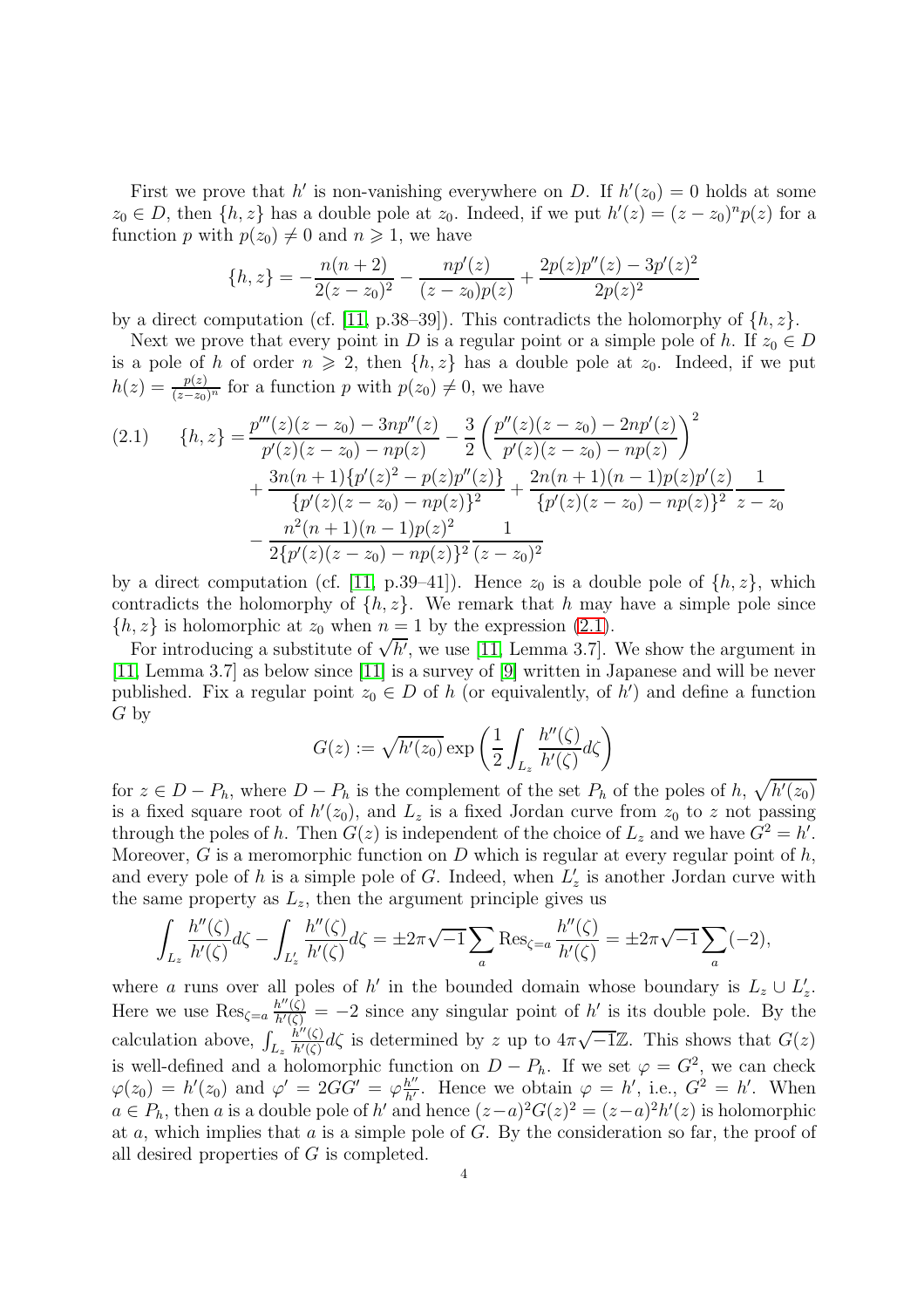Finally,  $f_1 := \frac{h}{G}$  and  $f_2 := \frac{1}{G}$  are holomorphic on D with the aid of the properties of G. Furthermore, the linear independence of  $f_1$  and  $f_2$  is clear since h is non-constant. By using  $\varphi' = \varphi_{h'}^{h''}$  $\frac{h^{\prime \prime }}{h^{\prime }},\,G^{\prime }=\frac{\varphi }{2C}$ 2G  $\frac{h''}{h'} = \frac{G}{2}$ 2  $\frac{h''}{h'}$  and  $G'' = \frac{G}{2}$  $\frac{\frac{1}{G}}{2}(\frac{h''}{h'})' + \frac{G'}{2}$ 2  $\frac{h''}{h'}=\frac{G}{2}$  $\frac{G}{2}(\frac{h''}{h'})' + \frac{G}{4}$  $\frac{G}{4}(\frac{h^{\prime\prime}}{h^{\prime}})^2$ , the second derivative  $f_1''$  $\frac{1}{1}$  is evaluated as

$$
f_1'' = \left(\frac{h'G - hG'}{\varphi}\right)' = \frac{(h''G - hG'')\varphi - (h'G - hG')\varphi'}{\varphi^2}
$$
  

$$
= \frac{1}{\varphi^2} \left\{ h''G\varphi - h\left(\frac{G}{2}\left(\frac{h''}{h'}\right)' + \frac{G}{4}\left(\frac{h''}{h'}\right)^2 \right)\varphi - \left(h'G - h \times \frac{G}{2}\frac{h''}{h'}\right)\varphi\frac{h''}{h'}\right\}
$$
  

$$
= \frac{hG}{\varphi} \left\{-\frac{1}{2}\left(\frac{h''}{h'}\right)' + \frac{1}{4}\left(\frac{h''}{h'}\right)^2\right\} = -\frac{hG}{2\varphi}\{h, z\} = -\frac{1}{2}gf_1.
$$

Similarly,  $f_2''$  $2^{\prime\prime}$  is evaluated as

$$
f_2'' = \left(\frac{-G'}{\varphi}\right)' = \frac{-G''\varphi + G'\varphi'}{\varphi^2} = \frac{1}{\varphi^2} \left(-G''\varphi + \frac{G}{2}\frac{h''}{h'} \times \varphi \frac{h''}{h'}\right)
$$
  
=  $\frac{1}{\varphi} \left\{-\frac{G}{2}\left(\frac{h''}{h'}\right)' - \frac{G}{4}\left(\frac{h''}{h'}\right)^2 + \frac{G}{2}\left(\frac{h''}{h'}\right)^2\right\} = -\frac{G}{2\varphi}\{h, z\} = -\frac{1}{2}gf_2.$ 

As a consequence,  $f_1$  and  $f_2$  are solutions to  $y'' + \frac{1}{2}$  $\frac{1}{2}gy = 0.$ 

*Proof of Proposition 2.1*: Although the Fuchsian group 
$$
\Gamma
$$
 in [4] is assumed to be finitely generated of the first kind, we prove the assertion without this assumption in the same way as [4, Theorem 4.4]. We explain the detail of the proof for the reader as we correct the argument in [4, Theorem 4.4].

For a given non-constant  $\rho$ -equivariant function h, set  $g = \{h, z\}$ . Then g is an automorphic form of weight 4 on  $\Gamma$ . By Proposition [2.2,](#page-2-1) the differential equation  $y'' + \frac{1}{2}$  $\frac{1}{2}gy = 0$ has two linearly independent holomorphic solutions  $f_1$  and  $f_2$  on D, where  $D = \mathbb{H} - P_q$ is the complement of  $P_g$  in H and  $P_g$  is the set of the poles of g. Notice that D is stable under the action of  $\Gamma$  by the automorphy of g. Furthermore,  $f_1$  and  $f_2$  are meromorphic on H. Indeed,  $P_g$  consists of only double poles by [\(2.1\)](#page-3-0), whence  $y'' + \frac{1}{2}$  $\frac{1}{2}gy = 0$  has only regular singular points in  $\mathbb{H}$ . Thus the meromorphy of  $f_1$  and of  $f_2$  on  $\mathbb{H}$  follow from the series expressions of solutions near any regular singular point via the Frobenius method and the holomorphy of  $f_1$  and of  $f_2$  around the point.

A direct computation gives us  $\{\frac{f_1}{f_2}\}$  $\{f_1, f_2, z\} = g = \{h, z\}$  (see [\[4,](#page-6-0) Proposition 3.1 (1)]), from which we have  $\frac{f_1}{f_2} = \alpha h$  for some  $\alpha \in GL_2(\mathbb{C})$  by [\[4,](#page-6-0) Proposition 3.1 (2)]. With the aid of [\[4,](#page-6-0) Corollary 4.[3](#page-4-0)]<sup>3</sup>, the function  $F_1 := \begin{pmatrix} f_1 \\ f_2 \end{pmatrix}$  is a  $\mathbb{C}^2$ -valued automorphic form of weight  $-1$ and multiplier system  $\rho_1$ , where  $\rho_1 : \Gamma \to GL_2(\mathbb{C})$  is the representation of  $\Gamma$  given by

$$
\begin{pmatrix}\n(cz+d)f_1(\gamma z) \\
(cz+d)f_2(\gamma z)\n\end{pmatrix} = \rho_1(\gamma) \begin{pmatrix} f_1(z) \\
f_2(z)\n\end{pmatrix}, \quad \gamma \in \Gamma
$$

<span id="page-4-0"></span> ${}^{3}\text{In}$  [\[4,](#page-6-0) Corollary 4.3], F is a function on a given domain D. If we state that F is automorphic, we should extend F meromorphically to  $H$ . Hence we should assume in [\[4,](#page-6-0) Corollary 4.3] that the complement  $\mathbb{H} - D$  of D in  $\mathbb{H}$  should be discrete and that all singular points of F should be poles of F.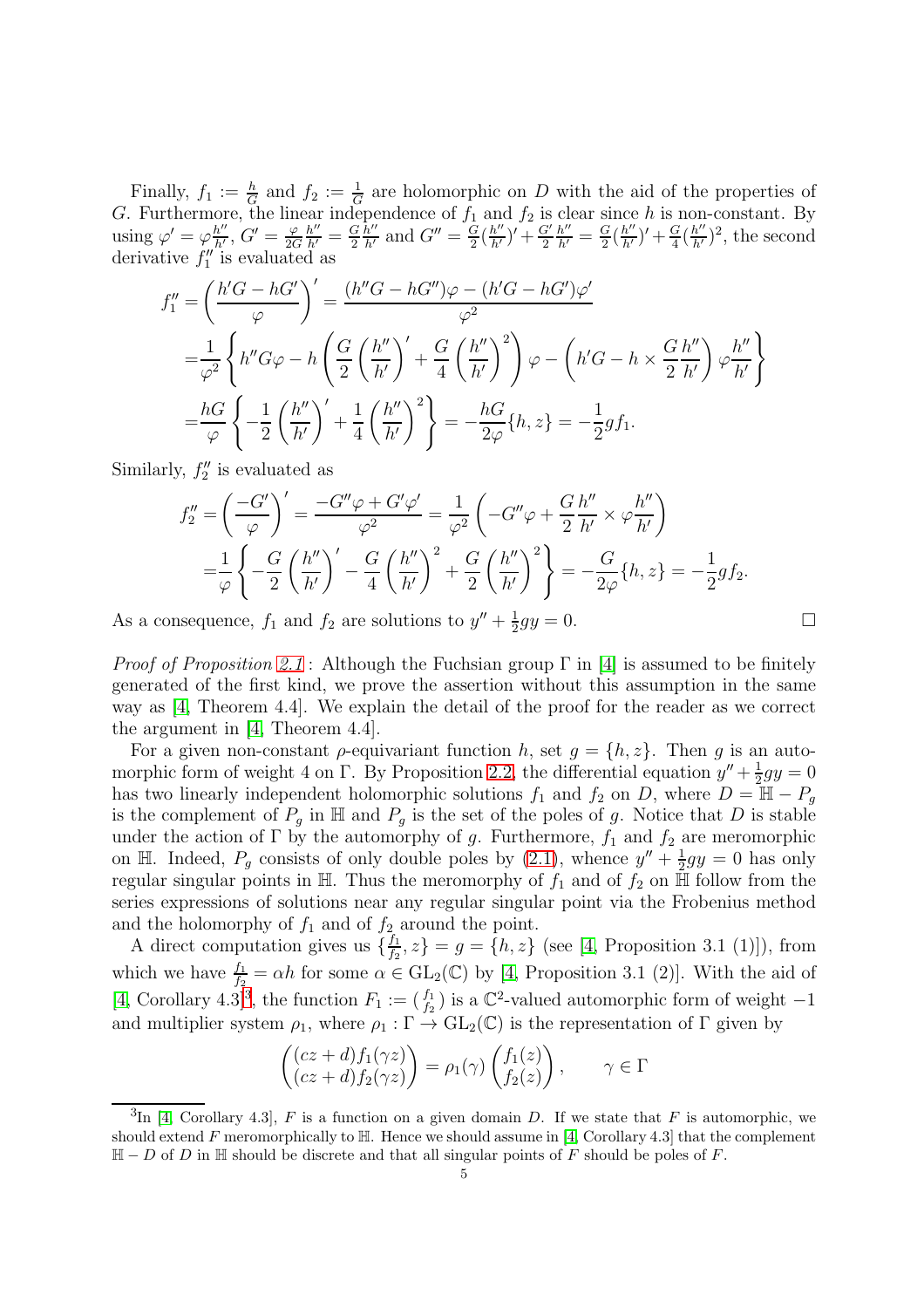$(cf. [4, Corollary 4.3]).$  $(cf. [4, Corollary 4.3]).$  $(cf. [4, Corollary 4.3]).$ 

By the equality  $\frac{f_1}{f_2} = \alpha h$ , we have  $\alpha^{-1} \rho_1(\gamma) \alpha h(z) = \rho(\gamma) h(z)$  for all  $\gamma \in \Gamma$  and all  $z \in \mathbb{H}$ except for the poles of h. As h is non-constant and meromorphic, h takes three distinct values and hence we have the equality<sup>[4](#page-5-3)</sup>  $\overline{\alpha^{-1}\rho_1\alpha} = \overline{\rho}$ . As a consequence,  $\rho' := \alpha^{-1}\rho_1\alpha$  is a representation of  $\Gamma$  and  $F := \alpha^{-1} F_1$  is a  $\mathbb{C}^2$ -valued automorphic form of weight -1 and multiplier system  $\rho'$  as desired.

By using a sheaf cohomology, we can show the existence of  $\mathbb{C}^2$ -valued automorphic forms of weight 0 by [\[5,](#page-6-6) Theorem 6.2], where the group  $\Gamma$  in [5, Theorem 6.2] is a subgroup of  $PSL_2(\mathbb{R})$  but not of  $SL_2(\mathbb{R})$ . By noting this, we have the following.

<span id="page-5-4"></span>**Theorem 2.3** (Theorem 7.2 in [\[5\]](#page-6-6)). Let  $\Gamma$  be a Fuchsian group in  $SL_2(\mathbb{R})$  and  $\rho$  a twodimensional representation of  $\Gamma$  such that  $\rho(-I_2) = I_2$  if  $-I_2 \in \Gamma$ . Then there exists a ρ-equivariant function.

<span id="page-5-2"></span>**Proposition 2.4.** Let  $\Gamma$  be a Fuchsian group containing  $-I_2$ . Then there exists a character  $\chi$  of  $\Gamma$  such that  $\chi(-I_2) = -1$ .

*Proof.* Let  $1 : \Gamma \to GL_2(\mathbb{C})$  be the two-dimensional representation of  $\Gamma$  such that  $1(\gamma) = I_2$ for all  $\gamma \in \Gamma$ . First we show the existence of a non-constant 1-equivariant function  $h_0$ . Let M denote the Riemann surface  $\Gamma \backslash \mathbb{H}$ . When M is compact, we can take a nonconstant meromorphic function on  $M$  by [\[3,](#page-6-8) Theorem 16.11], which is regarded as a 1equivariant function. When  $M$  is not compact, then  $M$  is a Stein manifold since it is a noncompact Riemann surface (see [\[3,](#page-6-8) Corollary 26.8]). In particular, M is holomorphically separable. It guarantees a non-constant holomorphic function on  $M$ , which is regarded as a 1-equivariant function.

By Proposition [2.1,](#page-2-0) there exists a representation  $\rho : \Gamma \to GL_2(\mathbb{C})$  of  $\Gamma$  and a  $\mathbb{C}^2$ -valued automorphic form  $F = \begin{pmatrix} f_1 \\ f_2 \end{pmatrix}$  of weight -1 and multiplier system  $\rho$  such that  $h_0 = \frac{f_1}{f_2}$  $\frac{f_1}{f_2}.$ In particular, we have  $\bar{\mathbf{1}} = \bar{\rho}$ . Hence there exists  $\chi(\gamma) \in \mathbb{C}^\times$  for any  $\gamma \in \Gamma$  such that  $\chi(\gamma)$ **1**( $\gamma$ ) =  $\rho(\gamma)$ . This mapping  $\chi : \Gamma \to \mathbb{C}^{\times}$  is a character of  $\Gamma$ . Since F is non-zero and of weight  $-1$ , we have  $\rho(-I_2) = -I_2$  and hence  $\chi(-I_2)I_2 = \rho(-I_2) = -I_2$ . Thus we are done. done.  $\Box$ 

*Proof of Theorem [1.1](#page-1-1)* : If  $\rho(-I_2) = I_2$ , then there exists a  $\rho$ -equivariant function by Theorem [2.3.](#page-5-4) If  $\rho(-I_2) = -I_2$ , we take a character  $\chi$  of  $\Gamma$  such that  $\chi(-I_2) = -1$ by Proposition [2.4.](#page-5-2) Then,  $\chi \rho$  satisfies  $\chi \rho(-I_2) = I_2$ . Thus we can apply Theorem [2.3](#page-5-4) and hence there exists a  $\chi \rho$ -equivariant function by Theorem [2.3.](#page-5-4) This function is also  $\rho$ -equivariant.

# Acknowledgements

The author was supported by Grant-in-Aid for Young Scientists (20K14298).

# **REFERENCES**

- <span id="page-5-1"></span><span id="page-5-0"></span>[1] A. Elbasraoui, A. Sebbar, Rational equivariant forms, Int. J. Number Theory 8 (4) (2012), 963–981.
- [2] A. Elbasraoui, A. Sebbar, Equivariant forms: Structure and geometry, Canad. Math. Bull. 56 (3) (2013), 520–533.

<span id="page-5-3"></span><sup>4</sup>In [\[4,](#page-6-0) Theorem 4.4],  $\alpha^{-1}\rho_1\alpha = \rho$  is given. However, it should be corrected as  $\alpha^{-1}\rho_1\alpha = \overline{\rho}$ .